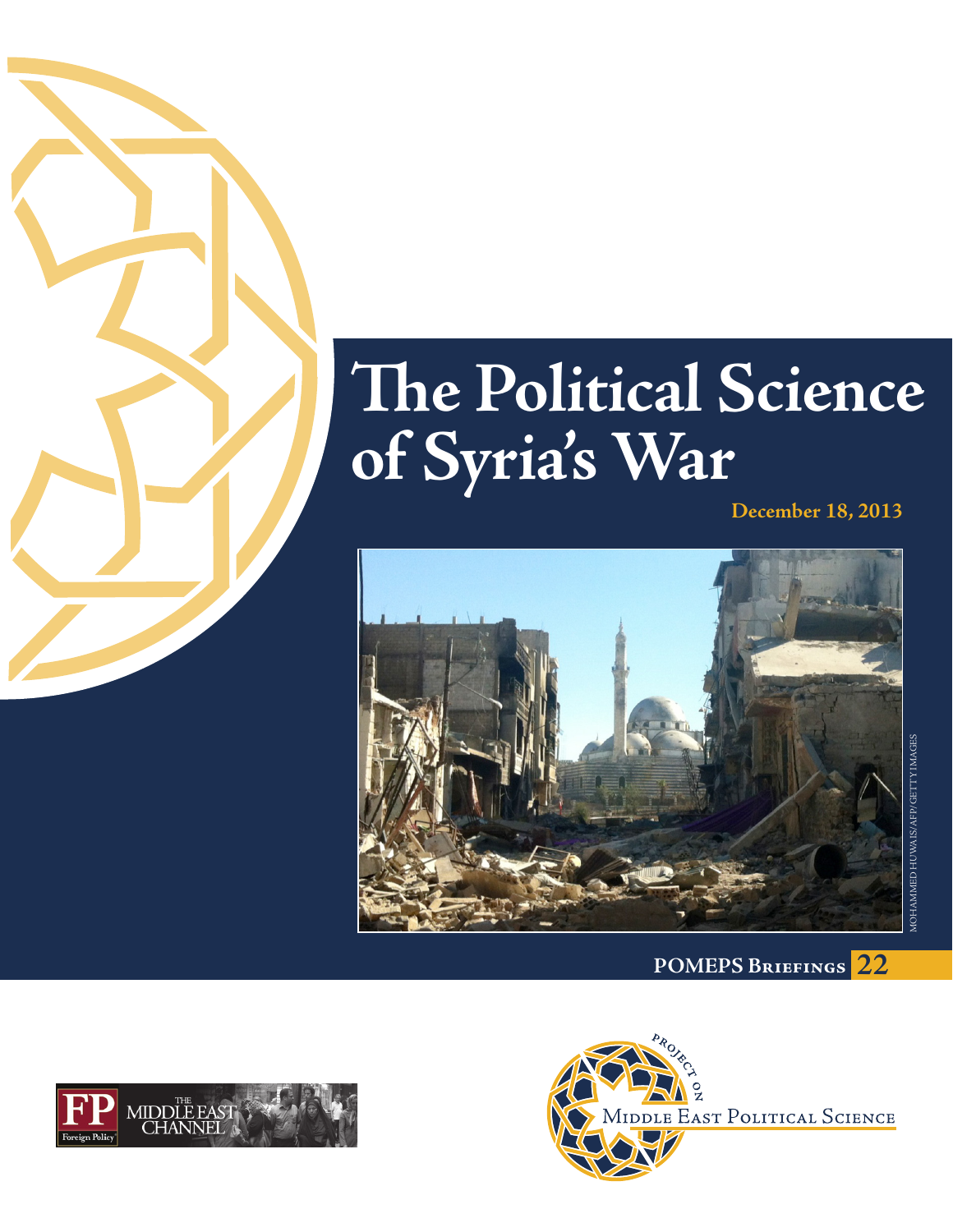# **Contents**

| <b>INTRODUCTION</b>                                                 |  |
|---------------------------------------------------------------------|--|
| Marc Lynch, George Washington University                            |  |
| I. DEFINING THE CONFLICT: Theoretical Perspectives on Syria's War   |  |
| Fotini Christia, Massachusetts Institute of Technology              |  |
| Laia Balcells, Duke University and Stathis Kalyvas, Yale University |  |
| James D. Fearon, Stanford University                                |  |
| Roger Petersen, Massachusetts Institute of Technology               |  |
| <b>II. BARRIERS TO WAR RESOLUTION</b>                               |  |
|                                                                     |  |

| David E. Cunningham, University of Maryland            |  |
|--------------------------------------------------------|--|
| Barbara F. Walter, University of California, San Diego |  |
| Erin Simpson, Caerus Analytics                         |  |

### **III. OPPOSITION FRAGMENTATION AND GOVERNANCE**

| Kathleen Gallagher Cunningham, University of Maryland |  |
|-------------------------------------------------------|--|
| Paul Staniland, University of Chicago                 |  |
| Wendy Pearlman, Northwestern University               |  |
| Jonah Schulhofer-Wohl, University of Virginia         |  |
| Zachariah Mampilly, Vassar College                    |  |
| Thomas Hegghammer, Norwegian Defence Establishment    |  |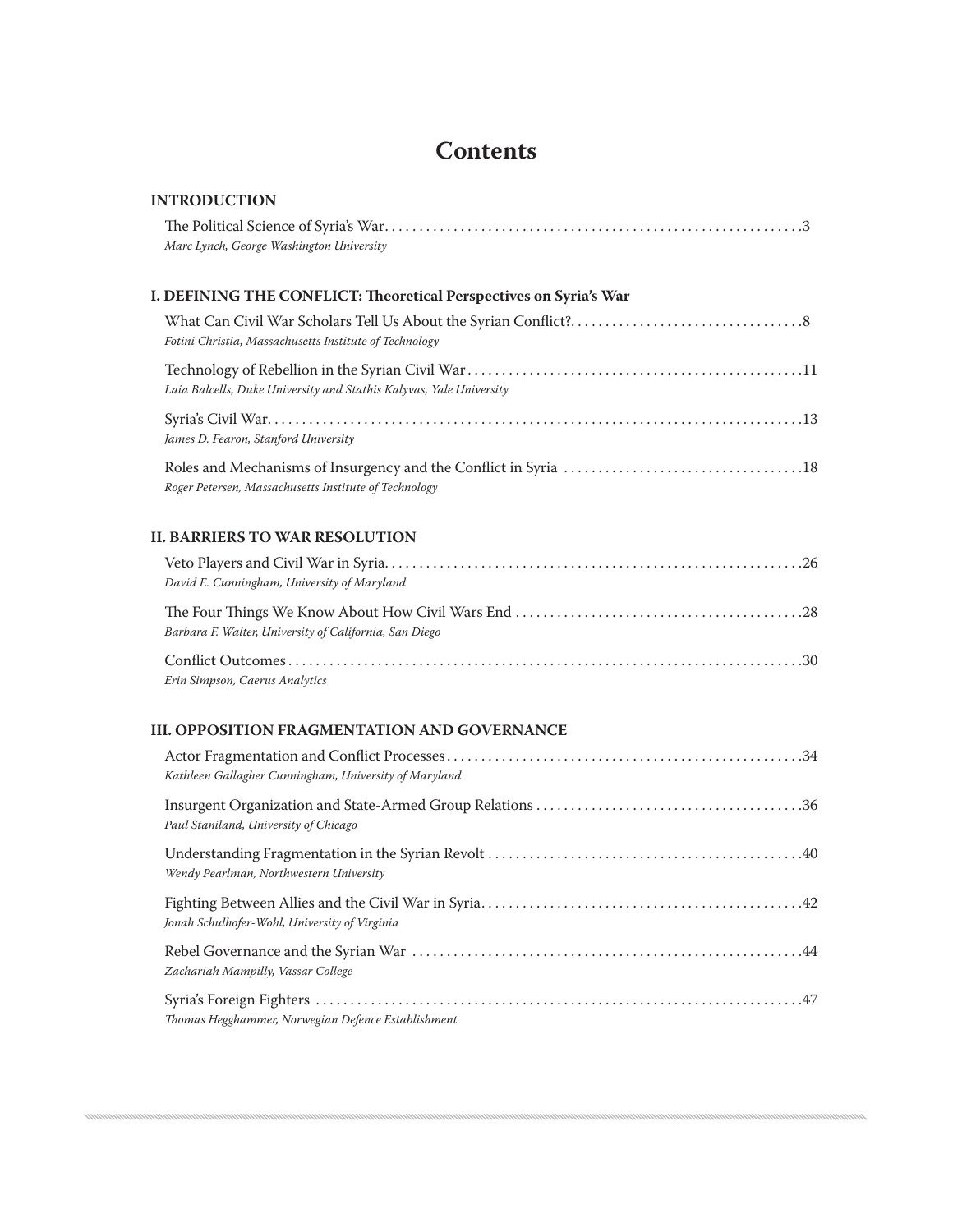#### **IV. THE REGIME**

| Steven Heydemann, United States Institute of Peace                          |  |
|-----------------------------------------------------------------------------|--|
| Harris Mylonas, George Washington University                                |  |
| Alexander Downes, George Washington University                              |  |
| <b>POSTSCRIPT: Theory and Policy</b>                                        |  |
| Jeremy Shapiro, Brookings Institution and Miriam R. Estrin, Yale Law School |  |
|                                                                             |  |
|                                                                             |  |
|                                                                             |  |

#### *Online Article Index*

#### **Technology of Rebellion in the Syrian Civil War**

*http://mideastafrica.foreignpolicy.com/posts/2012/12/19/endgame\_in\_syria* 

#### **Syria's Civil War**

*http://mideastafrica.foreignpolicy.com/posts/2013/12/10/obstacles\_to\_ending\_syrias\_civil\_war* 

#### **Rebel Fragmentation in Syria and Palestine**

*http://mideastafrica.foreignpolicy.com/posts/2013/10/10/rebel\_fragmentation\_in\_syria\_and\_palestine*

#### **Syria's Foreign Fighters**

*http://mideastafrica.foreignpolicy.com/posts/2013/12/09/syrias\_foreign\_fighters* 

#### **First-Rate Intelligence: U.S. Government Understanding of the Syrian Civil War**

*http://mideastafrica.foreignpolicy.com/posts/2013/12/05/how\_the\_us\_saw\_syrias\_war*

## **The Project on Middle East Political Science**

The Project on Middle East Political Science (POMEPS) is a collaborative network which aims to increase the impact of political scientists specializing in the study of the Middle East in the public sphere and in the academic community. POMEPS, directed by Marc Lynch, is based at the Institute for Middle East Studies at the George Washington University and is supported by the Carnegie Corporation. It is a co-sponsor of the Middle East Channel (http://mideastafrica.foreignpolicy.com). For more information, see http://www.pomeps.org.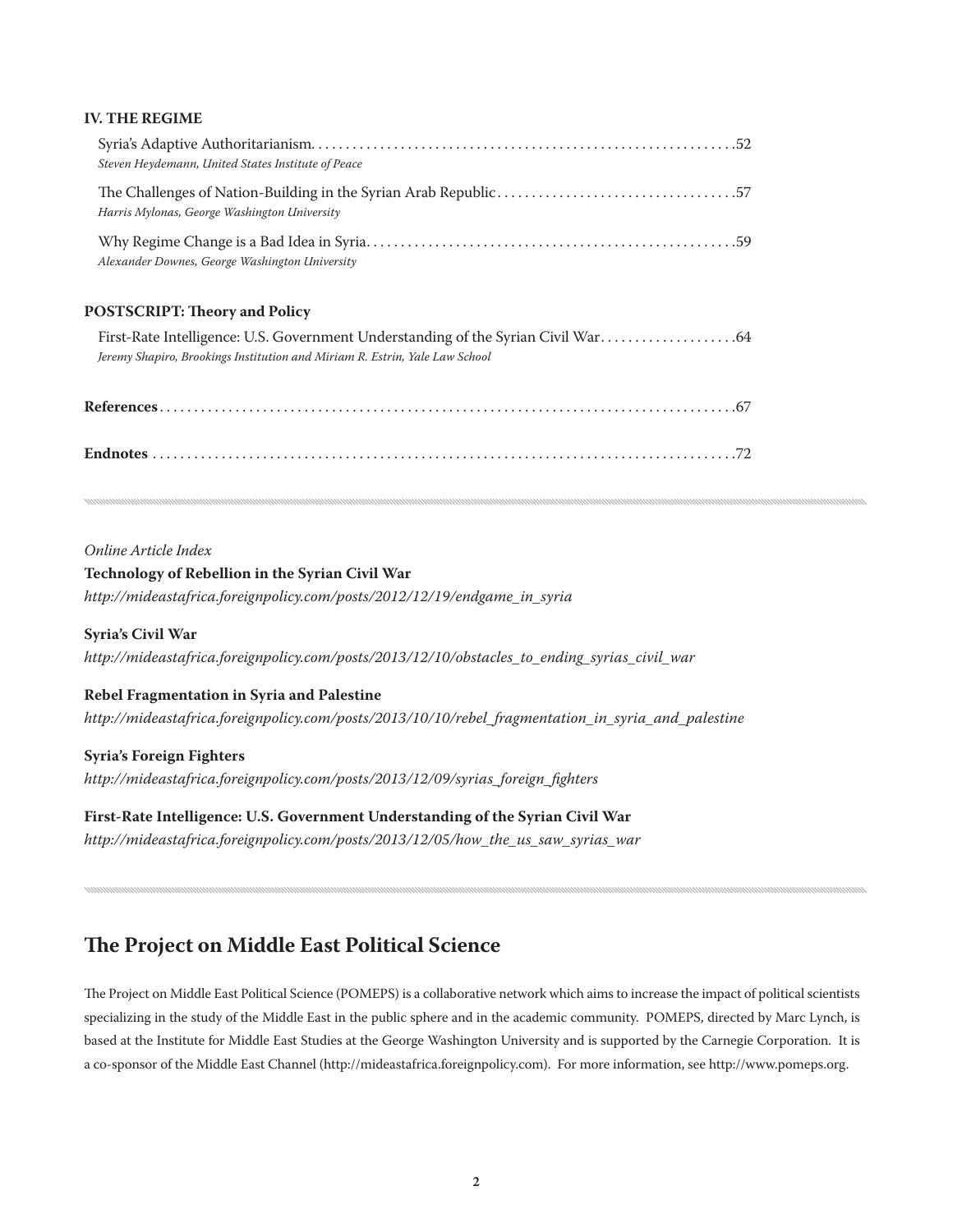# **The Challenges of Nation-Building in the Syrian Arab Republic**

#### *By Harris Mylonas, George Washington University*

Syria's ongoing existential conflict is arguably related to its nation-building trajectory starting in the beginning of the twentieth century. What can theories of nation-building and state formation tell us about the origins of conflict as well as future of the Syrian state? In *The Politics of Nation-Building*, I identify the conditions under which the ruling political elites of a state target ethnic groups with assimilationist policies instead of granting them minority rights or excluding them from the state. I develop a theory that focuses on geostrategic considerations arguing that a state's nation-building policies toward non-core groups — any aggregation of individuals perceived as an unassimilated ethnic group by the ruling elite of a state — are influenced by both its foreign policy goals and its relations with the external patrons of these groups. I posit that external involvement, whether clandestine, covert, or overt, drives not only the mobilization and politicization of the non-core group**'** s identity, but also the host state**'** s perception of the non-core group and the state**'** s nationbuilding policies toward the group.

Through a detailed study of the interwar Balkans, I conclude that the way a nation-state treats a non-core group within its own borders is determined largely by whether the state's foreign policy is revisionist or cleaves to the international status quo, and whether it is allied or in rivalry with that group's external patrons. However, as I admit in the book, my argument does not travel to all states at all times. In particular, it should apply to countries that 1) are driven from a homogenizing imperative, 2) have non-assimilated segments of the population and no caste system in place, 3) have the capacity to directly rule the population, and 4) have a ruling political elite representing a core group with a clear "national type." In what follows, I explore how my work illuminates some of the challenges of nation-building in the Syrian case.

In *The Politics of Nation-Building* I argue that the main reason that leaders adopt the "nation-building option" is the reality, or anticipation, of other powers manipulating non-core groups in their state to undermine their stability or annex parts of their territory. This process is particularly conspicuous in situations where the ruling elites perceive their borders to be challenged. While this process worked in Tilly's (1975, 1990) account of Europe and fits the pattern I narrate in the interwar Balkans, it does not seem to fit so much the story in Syria. Following the collapse of the Ottoman Empire, the territories of contemporary Syria were divided up by decree through a series of treaties. Syria was under the French Mandate since 1920 and after a tumultuous history gained independence in 1946. As it is often the case, colonial powers had to rely on local elites coming from specific groups for political and economic control. Syria was no exception and the role of the Alawites and Christian minorities was vital for the French from the beginning of their Mandate.

As a result of this legacy, as well as the geopolitical situation in the region, this system of choosing a loyal local ethnic group and ruling the rest of the population through it—that has its roots to the French colonial period—was perpetuated. The various military coups following independence until Hafez al-Assad consolidated his rule on the country in 1970 solidified this outcome. The legitimating principle of the Assad regime has not been state-level nationalism. In fact, repression and a carefully constructed network of informants were the basis for legitimacy in Syria for the past four decades — if not longer. To complement this apparatus Lisa Wedeen revealed a cult that the Assad regime — father and son designed which operated as a disciplinary device. <sup>16</sup> For decades citizens acted *as if* they revered their leader. "The cult works to enforce obedience, induce complicity, isolate Syrians from one another, and set guidelines for public speech and behavior" (Wedeen 1999).

Another set of conditions for my argument to be applicable is that part of the population has not yet been successfully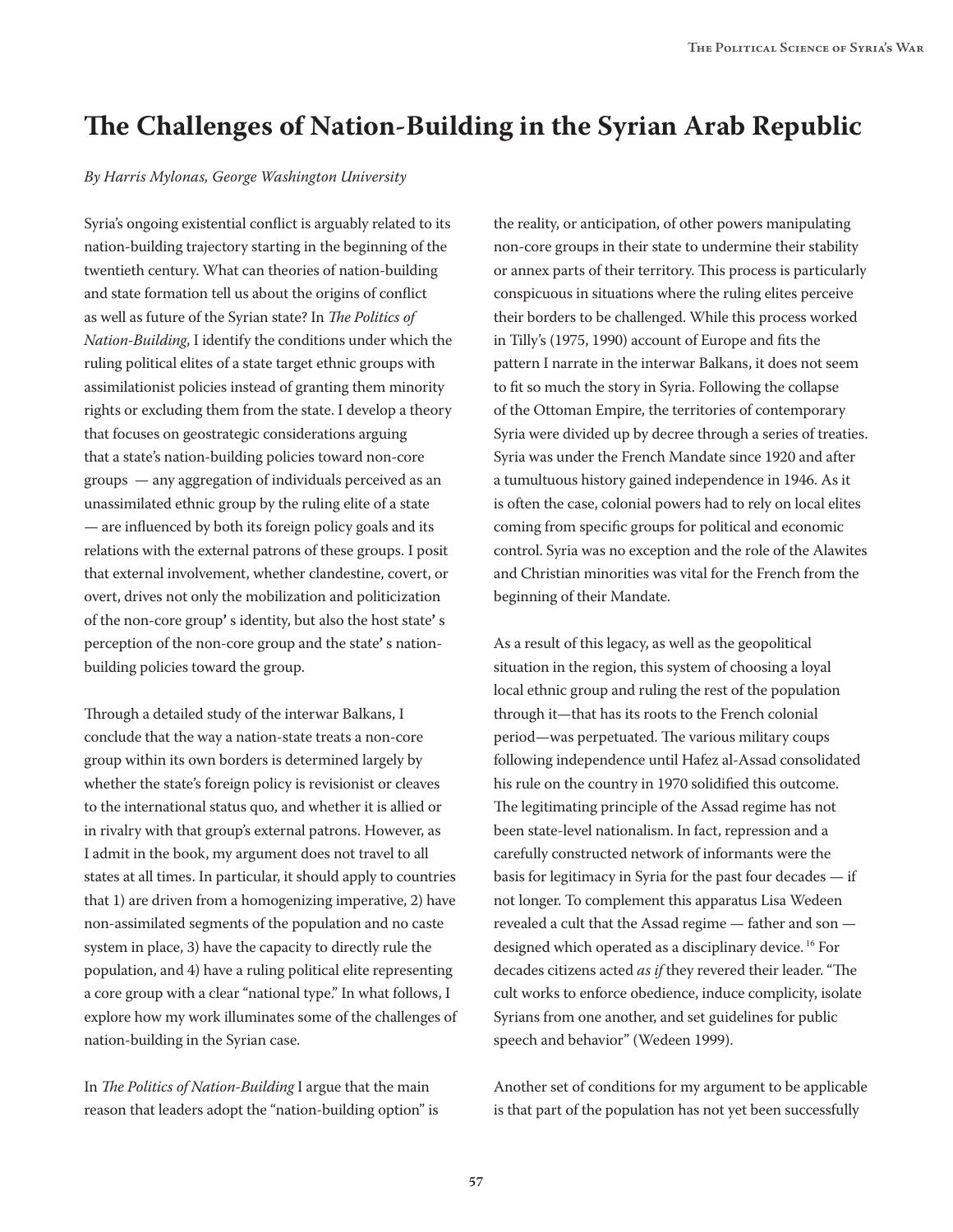assimilated and there is no "caste structure" in place since in caste systems assimilation is by definition impossible. 17 Syria is definitely a heterogeneous society, but the heterogeneity is more pronounced depending on which cleavage dimension is salient at each historical moment. In terms of ethnicity, about 90 percent of the population was Arab before the civil war — including about 500,000 Palestinians and up to 1.3 million Iraqi refugees — while there were about 9 percent Kurds and smaller groups of Armenians, Circassians, and Turkomans. In terms of religion, based on 2005 estimates 74 percent of the population were Sunni Muslims, Alawites were about 12 percent, Druze 3 percent, while there are also some small numbers of other Muslim sects, Christians 10 percent, about 200 Jews, and Yazidis. <sup>18</sup> Finally, in terms of mother tongue we find the vast majority speaking Arabic, and then Kurdish, Armenian, Aramaic, and Circassian being used by the respective non-core groups. Moreover, although this was not a caste system the mode of rule was definitely blocking social mobility and especially political clout for non-Alawites and their close allies and informants. The rule of the Alawi controlled Baath party coupled with the state of emergency that had been in force since 1963 had decisively alienated the Arab Sunni majority. But following the Arab Spring and coupled with past violence, inequalities, and repression that many reportedly felt in Syria, resistance against the regime grew and by now it has turned into a multiparty civil war. The opposition is fragmented but defections from the Assad side have also been plentiful. The lack of any national cohesion is apparent.

Nation-building cannot be pursued by a failed state that cannot directly rule its population. Assad's regime clearly did not suffer from this problem. Syria was far from a failed state. In fact, it is a state with high literacy rates — 88 percent for males and 74 percent for females. But even if Syrian ruling elites faced the pressures I described above and had the capacity to do so, they would have had a hard time to nation-build. For nation-building to occur, the ruling political elites of the state must represent a core group that is well defined and has a clear criterion of inclusion — a " national type" in what Eric Hobsbawm

called the age of nationalism. In Syria, the closest thing we can find to a constitutive story in Assad's Syria has to do with a Pan-Arab identity. Particularly, a version of Baathist ideology that combines a supranational form of nationalism that calls for the unity of Arabs with antiimperialism, anti-Zionism and secular socialism. <sup>19</sup> Arab nationalism was vital in the struggle for independence — a by-product of British machinations against the Ottoman Empire — as well as the decolonization movement against the French. Thus, the state-level type of nationalism that dominated Europe, did not manage to emerge in much of the Arab Middle East, since such unification was opposed by multiple great and regional powers. The short experiment of the United Arab Republic that brought Egypt and Syria together in a union between 1958 and 1961 was stillborn but characteristic of the supranational character of the constitutive story that motivated Syrian leadership. Given this configuration, it is really hard to identify a Syrian constitutive story and this is reflected in the school curriculum that primarily emphasizes anti-Zionist ideas, Pan-Arab ideas, and ironically, Sunni Islam (Landis 1999). Thus, while linguistically and ethnically there could be an overwhelming majority constructed — that of Arabs and Arabic — if one had to decide what constitutes the core group in Assad's Syria, they would most likely suggest that it is the Alawites — together with other minorities — in the exclusion of the Sunni Arab majority.

Despite the well-known arguments that territory is becoming increasingly less important in our globalized world, myriad of territorial disputes, dozens of border changes and the long list of "nations without a state," or "stateless nations," point to a more sobering picture. For the past couple of years, several external state and nonstate actors are aligning themselves with internal factions or non-core groups in Syria. However, the most powerful regional states Turkey, Iran, and Israel — all non-Arab are unable to dominate Syria through these local alliances. The USA can be an arbiter of the conflict by intervening with Sunni, which would please Turkey and the Gulf states along with Sunni populations in Syria, Jordan, Palestine, and Egypt — each for different reasons. Alternatively, if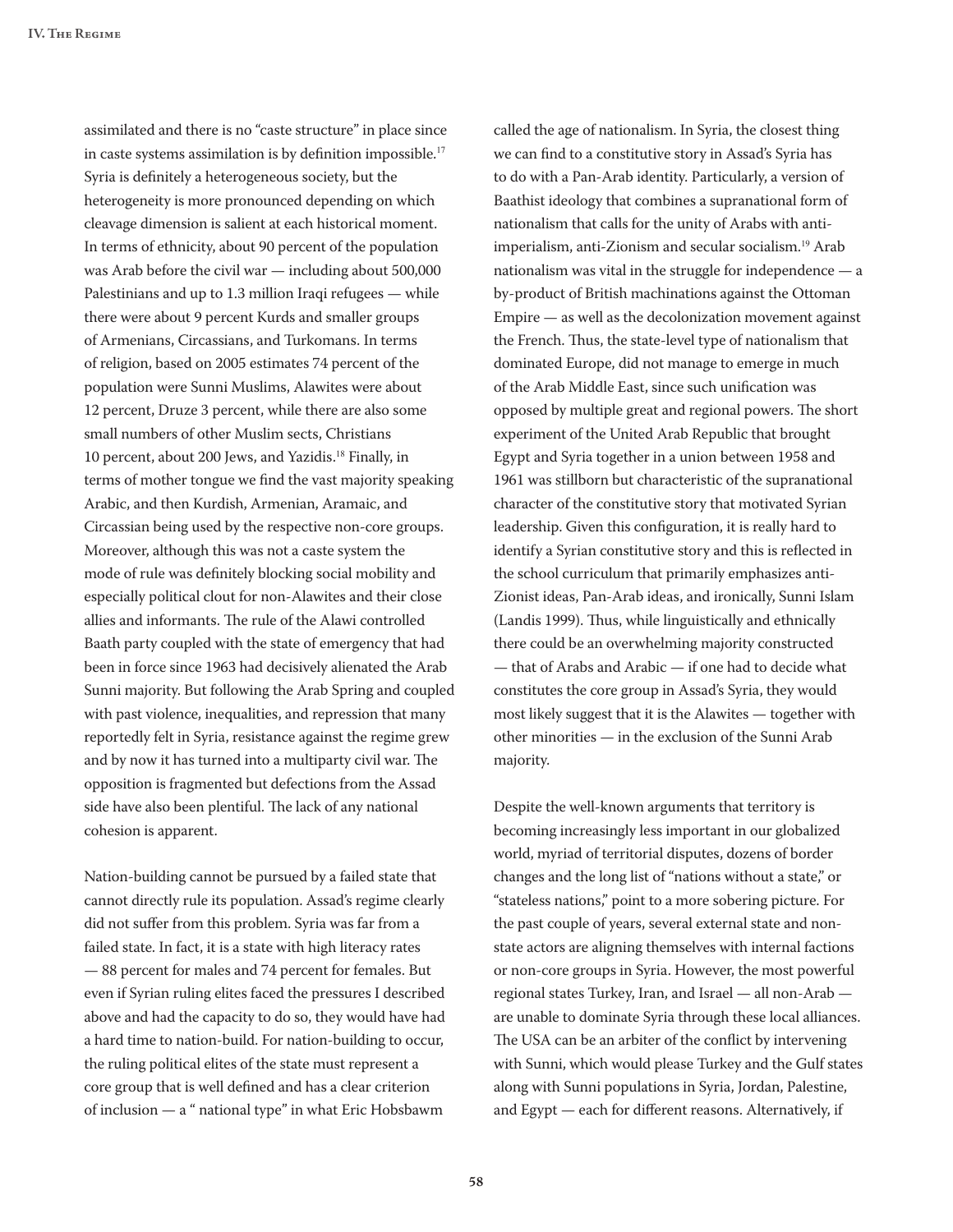Iran prevails, Alawites in Syria, Hezbollah in Lebanon, Shiite minorities in the Gulf States, and the Shiite majority of Iraq would rejoice. But a more cynical point of view, one perhaps best summarized by Ed Luttwak, $20$  suggests that the United States — and even Israel — should allow this war to go on since it is in their strategic benefit for the factions to fight each other thus preventing the emergence of a strong and unified Arab state, or a victorious Iran. A note of caution flows from my work in the Balkans. Shifting alliances in the context of the current multiparty civil war with ample external backing, coupled with the rapid changes in control over territory already have lead

and will continue to lead to repeated instances of violent exclusionary policies, since non-core groups that are perceived as enemy-backed, or collaborating with the enemy, are going to be targeted by the respective sides of the conflict.

*Harris Mylonas is an assistant professor of political science an international affairs at the George Washington University. He studies nationalism, state building, and diaspora management policies. He is the author of* The Politics of Nation-Building: Making Co-Nationals, Refugees, and Minorities *(2012).* 



## **Why Regime Change is a Bad Idea in Syria**

*By Alexander B. Downes, George Washington University*

Shortly after the onset of the Syrian uprising, U.S. President Barack Obama called for the ouster of Syrian President Bashar al-Assad. In language highly reminiscent of his statements a few months earlier about Libya's Muammar al-Qaddafi, Obama said on August 18, 2011, that the "future of Syria must be determined by its people, but President Bashar al-Assad is standing in their way… . For the sake of the Syrian people, the time has come for President Assad to step aside."<sup>21</sup> Obama went on to note that, "[T]he United States cannot and will not impose this transition upon Syria," a pledge that he has largely kept: the United States has for the most part resisted calls to intervene directly in the conflict with military force. The near exception to this policy — the administration's threat to launch missile strikes in response to the Syrian government's chemical weapons attack two months ago — was not carried out, and in any event was not intended to be a decisive intervention in the war. The only U.S. intervention in the Syrian conflict to this point has been indirect: a CIA-run program to train fighters associated

with the Free Syrian Army (FSA) as well as the recent provision of non-lethal aid and light weapons to the FSA. 22

Setting aside the oddity of making demands without any intention of following through on them — or giving others the means to follow through on them — what are the effects of demanding regime change as a condition for ending a civil war like the one in Syria? I argue that there are three effects, all of them bad. Demanding regime change effectively shuts down negotiations and prolongs the war, both by encouraging the rebels and asking the regime to commit suicide. It also puts Assad in an untenable situation: if he agrees to negotiate his way into exile, given the universal jurisdiction inherent in international criminal law, there is no guarantee that he won't be prosecuted later for crimes he committed during the war. Finally, rhetorical policies of regime change have a tendency to escalate to actual policies of regime change. Increased direct or indirect U.S. involvement in the current Syrian civil war, however, could lead to new atrocities and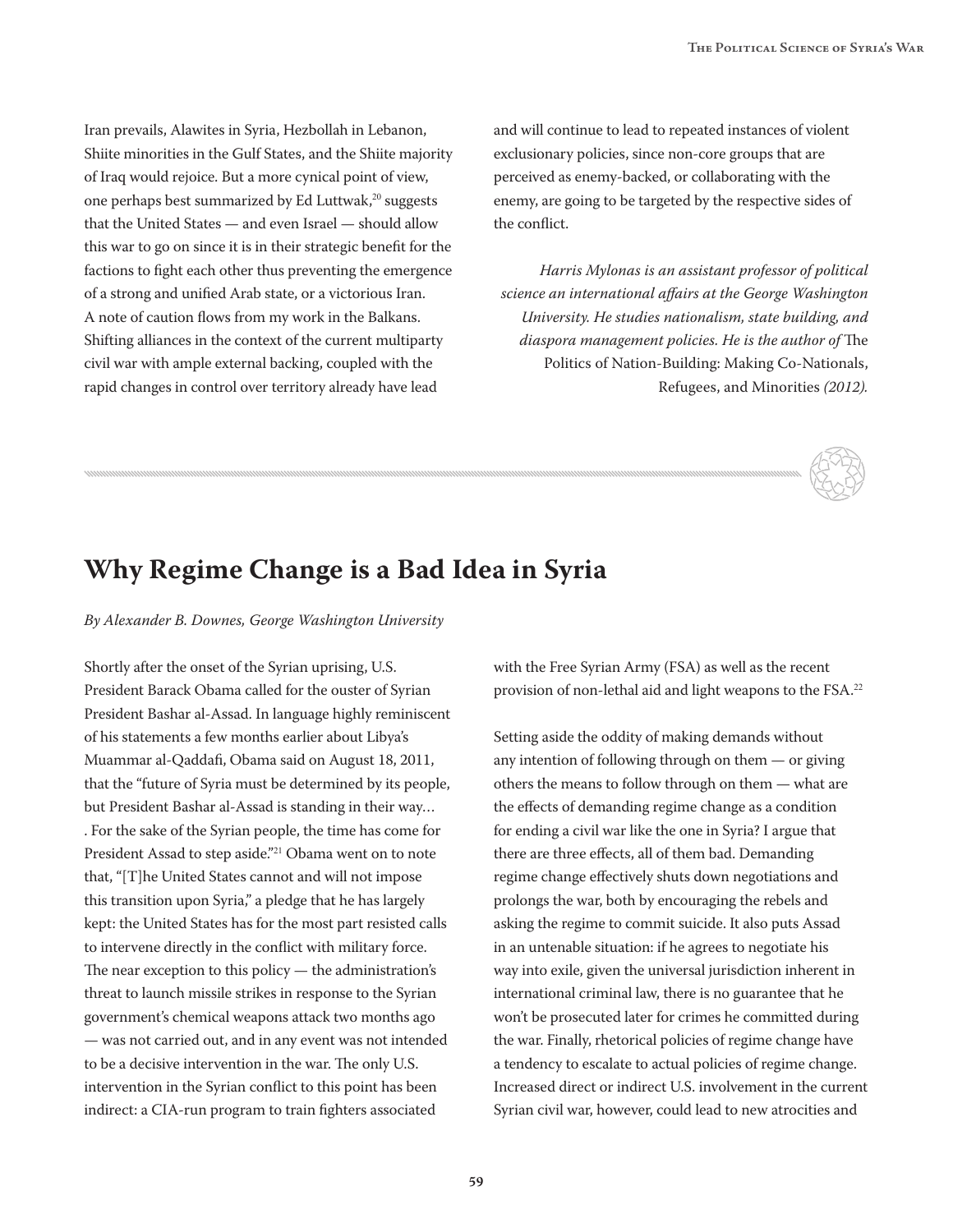14 David Schiller, "A Battlegroup Divided: The Palestinian Fedayeen," in *Inside Terrorist Organizations*, ed. David C. Rapoport (New York: Columbia University Press, 1988), 92.

15 Hassan Abbas, "The Dynamics of the Uprising in Syria," *Arab Reform Brief* 5 (October 2011).

16 Whitman, Elizabeth. "Stalemate in Syria," *The Nation*, April 23, 2012.

17 They involve an **"**ideology of inferiority for the subordinate groups**"** and thus an almost fixed ethnic structure that is perceived as natural. For more on hierarchical systems, see Horowitz 1985, pp. 21**–**32.

18 <http://www.state.gov/outofdate/bgn/syria/85051.htm>

19 It is characteristic that both in 1982 when the regime violently crushed the Muslim Brotherhood rebellion in Hama and in mid-March 2011 following the brutal response of the regime to the protests in Daraa, the conflict was attributed to Zionists and Americans intervening in Syrian internal affairs using fifth columns as agents of Western imperialism. See Wedeen 1999 and Seale, Patrick. "The Syrian Time Bomb Forget Libya", *Foreign Policy*, March 28, 2011.

20 Luttwak, Edward. "In Syria, America Loses if Either Side Wins," *The New York Times*, August 24, 2013.

21 "President Obama: 'The future of Syria must be determined by its people, but President Bashar al-Assad is standing in their way,'" http://www.whitehouse.gov/

blog/2011/08/18/president-obama-future-syria-mustbe-determined-its-people-president-bashar-al-assad. For an example of Obama's earlier statements about Qaddafi, see Barack Obama, David Cameron, and Nicolas Sarkozy, "Libya's Pathway to Peace," *New York Times*, April 14, 2011.

22 Paul Richter, "Senator Criticizes CIA Training of Syrian Rebels as 'Incredibly Slow,'" *Los Angeles Times*, October 31, 2013; and Ernesto Londono and Greg Miller, "U.S. Weapons Reaching Syrian Rebels," *Washington Post*, September 11, 2013.

23 Aljazeera, "Syrian Rebels Reject Geneva Peace Talks," October 27, 2013.

24 Ian Black, "Syrian Rebels Urged to Take Part in Geneva II Peace Conference," *The Guardian*, October 22, 2013.

25 Communique of the London 11, October 22, 2013, <http://www.state.gov/r/pa/prs/ps/2013/10/215729.htm>.

26 "Assad Sees No Date for Syria Talks, Mulls Reelection," *Reuters*, October 21, 2013.

27 Daniel Krcmaric, "The Justice Dilemma: International Criminal Law, Mass Atrocities, and the Dynamics of Civil War," Ph.D. dissertation in progress, Department of Political Science, Duke University. This paragraph is based on Krcmaric's work.

28 Mark Landler, "Obama Tells Qaddafi to Quit and Authorizes Refugee Airlifts," *New York Times*, March 3, 2011.